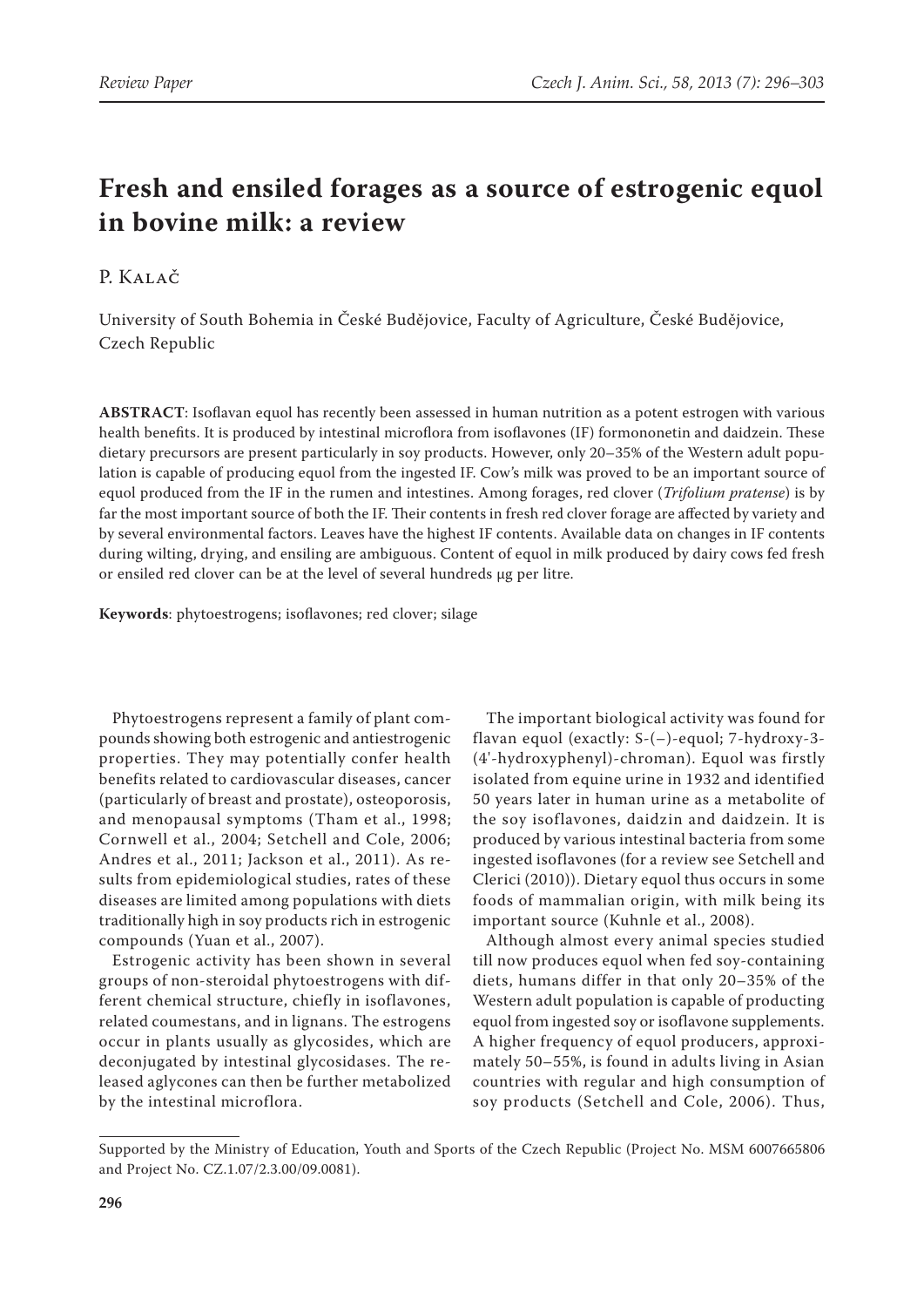a great proportion of humans is not capable of producing endogenous equol and depends on its dietary intake.

For at least the latter group, bovine milk with high equol content may be desirable. Thus, a review of available data on factors affecting level of equol in cow's milk is needed.

#### **Phytoestrogens**

Various dietary phytoestrogens were detected in several hundreds of plant species. They exhibit weak estrogenic activity on the order of  $10^{-2}$ – $10^{-3}$ that of 17β-estradiol, but may be present in human body in concentrations 100-fold higher than the endogenous estrogens (Tham et al., 1998).

Coumestans, typical of lucerne (*Medicago sativa*), with coumestrol being the main compound, do not appear to be metabolized in the rumen and are partly carried out to cow's milk.

The major plant lignans, matairesinol and secoisolariciresinol, are converted by the intestinal bacteria to the mammalian lignans (called also enterolignans), enterolactone and enterodiol, respectively. Enterodiol can further be converted to enterolactone.

**Characteristics of isoflavones**. Chemical structures of main isoflavones are shown in Figure 1. They occur in plants preferably bound with  $\beta$ -D-glucose as glucosides daidzin, ononin, and genistin. The glucosides are readily hydrolyzed either by plant enzymes during mastication, or by acid of the stomach and by bacterial action in the gut.



| Daidzin      | -H    | -glucose | -Н     |
|--------------|-------|----------|--------|
| Ononin       | -H    | -glucose | $-CH3$ |
| Genistin     | $-OH$ | -glucose | -H     |
| Daidzein     | -H    | -H       | -H     |
| Formononetin | -H    | -H       | $-CH3$ |
| Genistein    | $-OH$ | -Н       | -H     |
| Biochanin A  | $-OH$ | -H       | $-CH2$ |

Figure 1. Structures of the main isoflavones and their glucosides occurring in forages



Figure 2. A scheme of the main metabolic route of formononetin and daidzein in the rumen

The released isoflavones are transformed in the rumen and the intestines by local microflora. While numerous participating bacteria have been isolated from human and rodent intestines (Setchell and Clerici, 2010), information on bovine rumen bacteria has been unique (Wang et al., 2005). Biochanin A and genistein are degraded into *p*-ethylphenol, a compound with no estrogenic activity. Formononetin is demethylated into daidzein and subsequently reduced into isoflavan equol. A scheme of the latter processes is shown in Figure 2. It gives only the major pattern, because also other products of the transformations were identified, namely *O*-demethylangolensin, angolensin, and 4'-*O*-methylequol.

#### **Isoflavones in forages**

**Isoflavones in fresh forages**. Great infertility outbreaks of ewes grazing subterraneum clover (*Trifolium subterraneum*) in Australia in the 1940s initiated research on phytoestrogens occurrence also in related forage crops. The literature from that initial period was reviewed (Adams, 1989).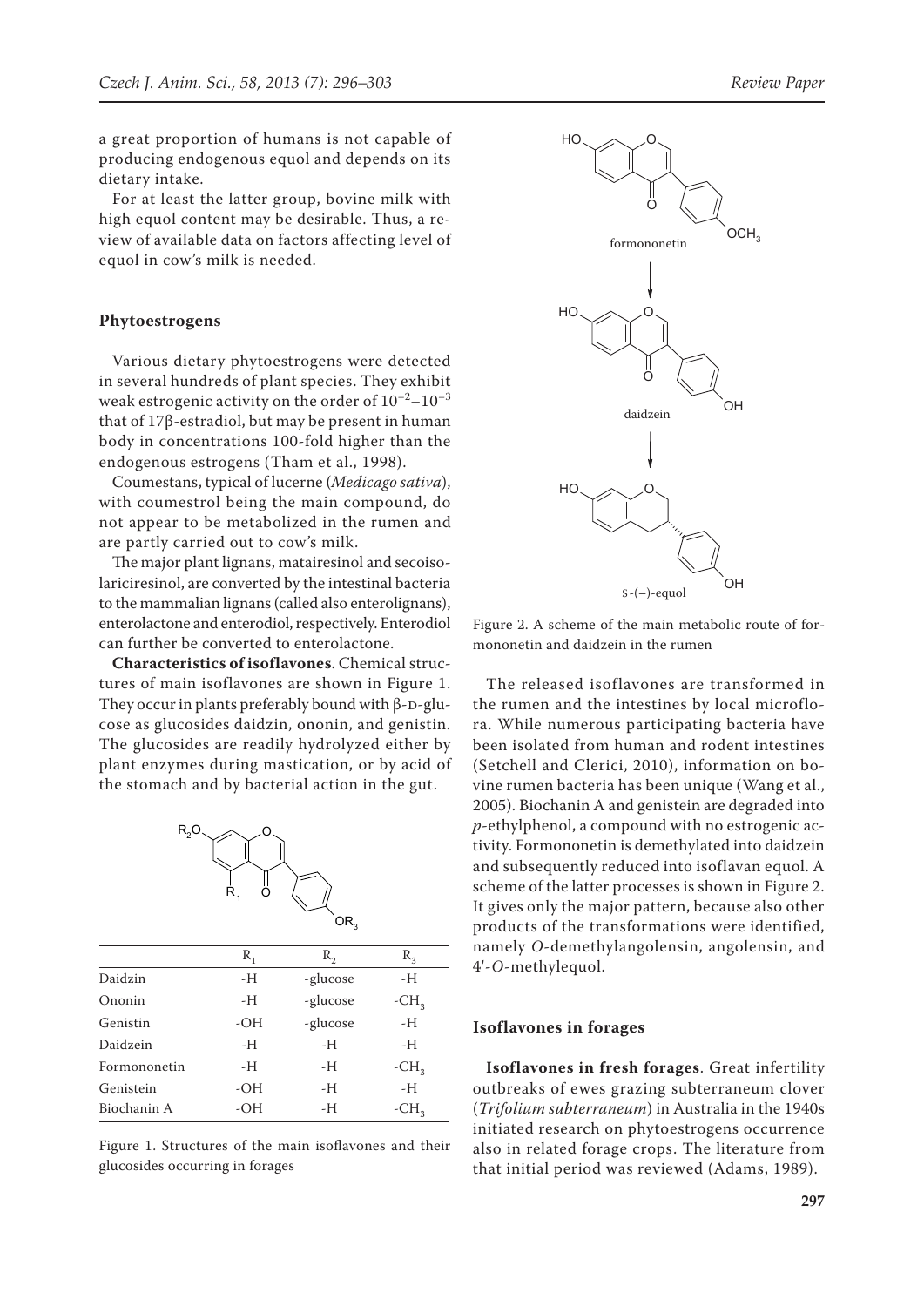The main interest has been focused on red clover (*Trifolium pratense*) known to be weakly estrogenic in cows. Nevertheless, other legume forages were also tested. As reported Saloniemi et al. (1993, 1995), the estrogenic effect of lucerne was apparently caused by coumestrol, while the contents of formononetin and biochanin A were very low. Four tested varieties of white clover (*Trifolium repens*) contained very low levels of both isoflavones and coumestrol. Such low contents did not explain estrogenic effects observed in biological tests. The results proved Andersen et al. (2009b), who determined 11.4, 0.41, and 0.16 mg/g dry matter (DM) of formononetin in red clover, white clover, and lucerne, respectively. Only trace levels of phytoestrogens observed Sarelli et al. (2003) in birdsfoot trefoil (*Lotus corniculatus*).

Vetter (1995) quantified contents of four estrogenic isoflavones in leaves, stems, and flowers of seven clover species. The determined levels are considerably lower than values of other reports and can be thus adopted preferably as the comparative data. The results proved high isoflavone contents in subterranean clover and red clover and, moreover, in Alpine clover (*Trifolium alpestre*). On the contrary, *T. repens*, *T. montanum*, *T. fragiferum*, and *T. incarnatum* were low in these compounds. Data for three common *Trifolium* species are given in Table 1.

**Isoflavones in red clover**. Total content and composition of isoflavones in widely grown and fed red clover are affected by both genetic and environmental factors.

Schubiger and Lehmann (1994) compared formononetin content in 32 red clover varieties in Switzerland. Mean values and ranges were 7.7 (5.3–9.3) and 4.9 (3.1–6.3) mg/g DM in the first

cut during May and in the third cut during August, respectively, both at the stage of starting flowering. Significant differences were observed among the varieties, with tetraploid being somewhat higher than diploid ones. The latter observation was supported by the results of Burda et al. (1997). However, Papadopoulos et al. (2006) found significant genetic variability for content of both total and individual isoflavones in 13 red clover varieties but these differences were not related to ploidy level (diploid vs*.* tetraploid).

Similar results were reported from Canada (Sivesind and Seguin, 2005). Average contents and range of the sum of formononetin and biochanin A in ten red clover varieties were 8.84 and 1.53–16.76 mg/g DM, respectively, with overall 55% formononetin, depending on variety, site, stand age, and harvest. Varieties had the most effect on isoflavone contents followed by the effect of sites. McMurray et al. (1986) reported decrease in formononetin content from 5.6 to 3.5 mg/g DM in first-cut red clover harvested between early May and mid-June under the conditions of North Ireland. The highest formononetin content in the following cuts was found in swards with the shortest regrowth period. The authors hypothesize that cooler temperatures in spring and autumn are likely to induce higher formononetin levels than warm days of mid-summer.

The decrease in formononetin content during red clover maturation from budding to flowering stage was reported also by Saloniemi et al. (1995) and Sarelli et al. (2003). Similar trend observed Kallela et al. (1987) in a mixture of red clover and timothy (*Phleum pratense*). The level of estrogenic compounds in timothy was negligible.

Du et al. (2012) determined the highest isoflavone yield per ha during the second year of red clover

Table 1. Mean contents (mg/g DM) of four isoflavones (total), formononetin, and daidzein in above-ground parts of three *Trifolium* species at flowering stage (adapted from Vetter, 1995)

| Species                         | Part    | Total | Formononetin | Daidzein |
|---------------------------------|---------|-------|--------------|----------|
|                                 | leaves  | 1.070 | 0.380        | 0.350    |
| Red clover                      | stems   | 0.740 | 0.280        | 0.330    |
| T. pratense                     | flowers | 1.210 | 0.390        | 0.460    |
|                                 | leaves  | 0.027 | 0.007        | 0.005    |
| White clover                    | stems   | 0.119 | 0.085        | 0.009    |
| T. repens                       | flowers | 0.094 | 0.052        | 0.006    |
|                                 | leaves  | 0.474 | 0.352        | 0.018    |
| Crimson clover<br>T. incarnatum | stems   | 0.221 | 0.106        | 0.046    |
|                                 | flowers | 0.164 | 0.112        | 0.017    |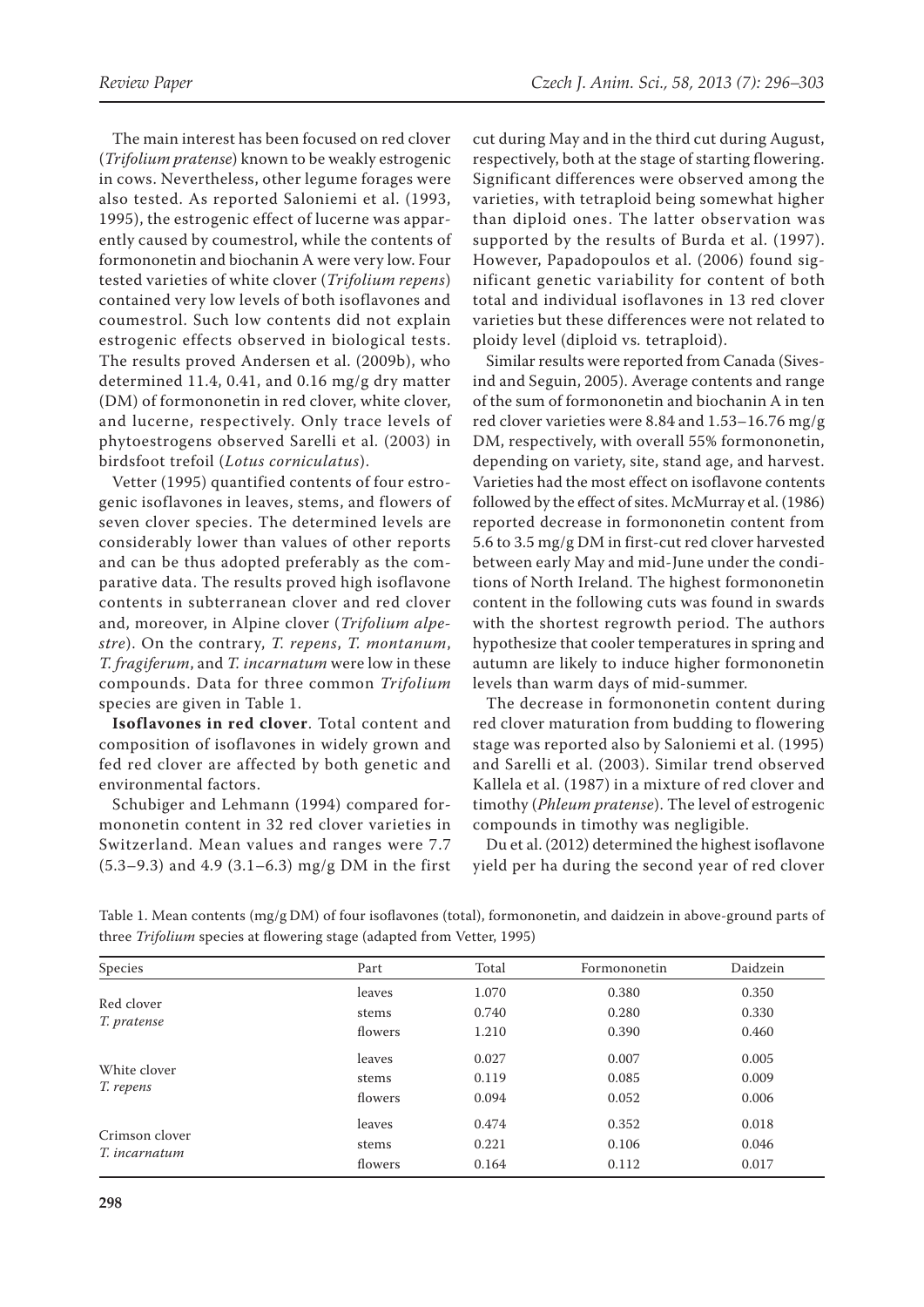| Part         | Total |       | Formononetin |       | Daidzein |      |
|--------------|-------|-------|--------------|-------|----------|------|
|              | ΕB    | LF    | EВ           | LF    | EB       | LF   |
| Leaves       | 20.39 | 27.78 | 8.22         | 11.09 | 0.60     | 0.08 |
| <b>Stems</b> | 17.34 | 12.08 | 11.71        | 7.43  | 0.14     | 0.34 |
| Petioles     | 14.69 | 12.30 | 8.92         | 7.18  | 0.27     | 0.49 |
| Flowers      |       | 2.38  |              | 0.80  |          | nd   |

Table 2. Mean contents (mg/g DM) of ten isoflavones (total), formononetin, and daidzein in above-ground parts of 13 red clover varieties at two growth stages (adapted from Tsao et al., 2006)

 $EB =$  early bud stage,  $LF =$  late flowering stage,  $nd =$  below limit of quantification

cultivation. Such research was induced by the use of isolated red clover isoflavones as nutraceuticals.

Isoflavones are distributed unevenly within the aerial parts of red clover. However, the literature data are ambiguous. Vetter (1995) reported comparable or higher contents in flowers than in leaves (Table 1). Booth et al. (2006) determined formononetin and daidzein contents in flower heads by one order of magnitude lower than in above-ground parts. The most thorough study was carried out by Tsao et al. (2006). They determined 10 isoflavones in parts of 13 red clover varieties. Selected results are shown in Table 2. Formononetin and biochanin A were the predominant isoflavones in all the varieties and all parts. The highest overall contents were in leaves, followed by stems, petioles, and flowers. Similar data were reported by Sivesind and Seguin (2005). Across stages of maturity, leaves were found to have the highest total isoflavone (formononetin + biochanin A) content followed by stems and inflorescences (11.97, 4.90, and 3.30 mg/g DM, respectively). Overall, the highest isoflavone contents were found in leaves and stems during the vegetative stages. Formononetin content declined until starting flowering, especially in stems.

An increasing level of soil phosphorus was reported to reduce formononetin content in red clover. For instance, the formononetin level was by 32% lower in plants cultivated in soil fertilized with 96 kg P per ha as compared with clover grown in soil with low P content (McMurray et al., 1986). Kallela et al. (1987) reported a strong positive correlation between sum of four isoflavones and crude protein contents in red clover. However, such information was not proved later.

**Isoflavones in silages**. The information on the effects of forage wilting prior to ensiling and ensiling process on the changes of isoflavones has been fragmentary. Ensilage of red clover is difficult in fresh state, wilting to about 35–40% DM

prior to ensiling is therefore needed. Formic acid is the effective preservative if the effective wilting is impossible.

The results from 1960s and 1970s reported considerable increase of estrogenic activity during forage ensiling (Kallela, 1962, 1975). However, these data based on bioassays dealt with overall estrogenic activity caused by all present estrogenic compounds.

The contents of 0.53 and 0.013 mg/g fresh weight of formononetin and daidzein, respectively, were determined in silage of a mixture  $(1:1 \text{ w/w})$  of red clover and unspecified grass (Lundh et al., 1990). As reported by Sarelli et al. (2003), wilting of red clover from 25 to 40% DM decreased formononetin and daidzein contents by about 13 and 7–15% of the initial level, respectively. The contents of total four isoflavones (including genistein and biochanin A) in silage were by 18% higher than in the red clover prior to ensiling. The effect of tested silage additives, formic acid, and an inoculant containing *Lactobacillus plantarum* on total isoflavone changes was insignificant. Thus, growth stage and wilting were the factors of the greatest effects, while the effect of combined factors (growth stage  $\times$  wilting  $\times$  additive) was insignificant. Fresh birdsfoot trefoil and its silages contained only traces of isoflavones.

Sivesind and Seguin (2005) observed partly different effects of red clover preservation. They determined formononetin contents 9.02 ± 0.37, 7.22  $\pm$  0.55, and 6.47  $\pm$  0.16 mg/g DM in fresh, ensiled, and field-dried red clover, respectively. All the variants were prepared from the second harvest of the post-seeding year. Fresh red clover had DM of 28%, herbage for ensiling was wilted to 40% DM and ensiled for 50 days, and hay was produced at 90% DM after 2 days of field-curing. Thus, mean formononetin decrease was about 20 and 28% in silage and hay, respectively, as compared to fresh red clover.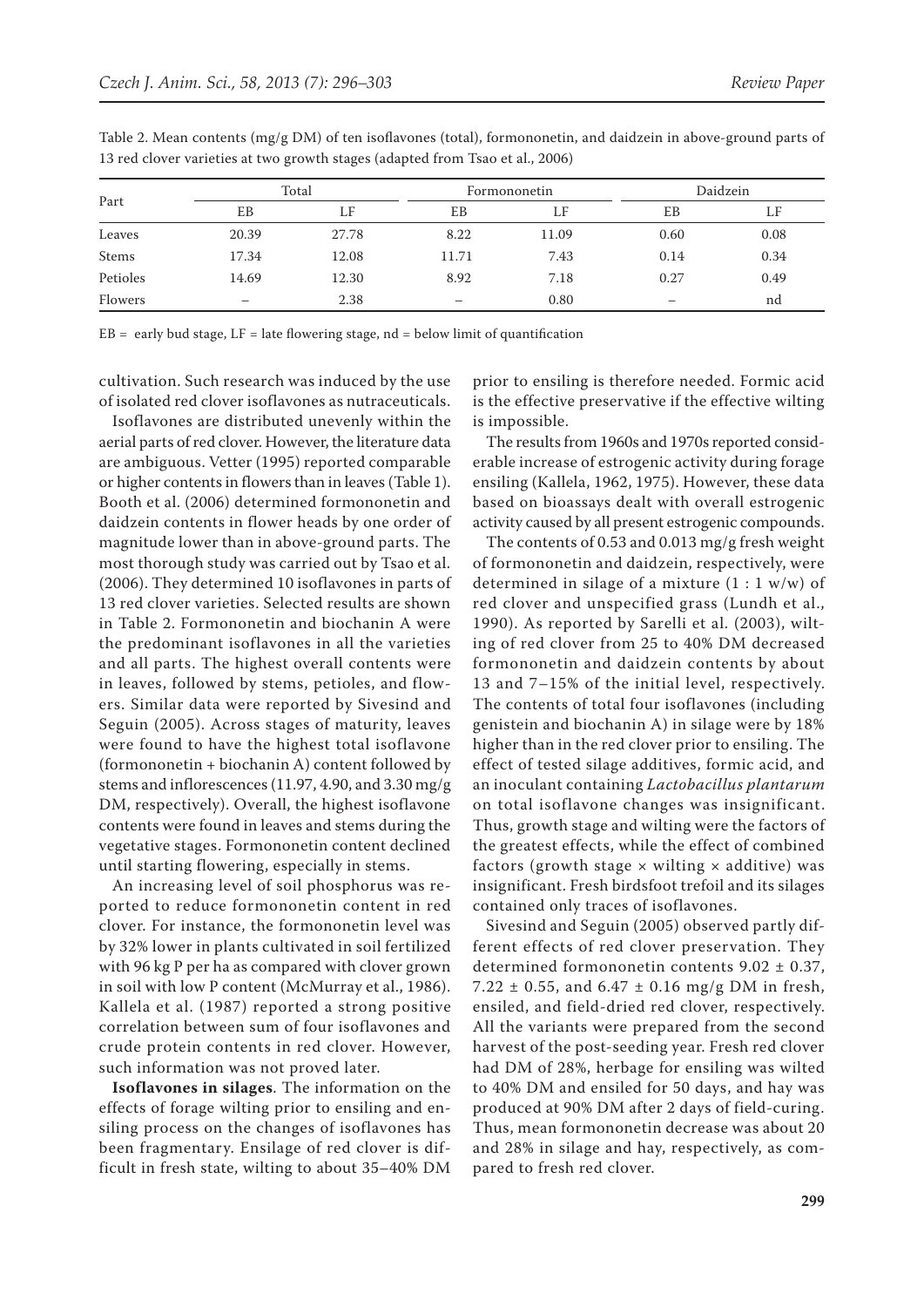| Ensiled red clover    | Formononetin    | Daidzein         | Silage                           |
|-----------------------|-----------------|------------------|----------------------------------|
| <b>Primary growth</b> |                 |                  | Birdsfoot trefoil + tin          |
| Early stage           | $5.15 \pm 0.30$ | $0.16 \pm 0.014$ | $2nd$ cut                        |
| Late stage            | $2.95 \pm 0.55$ | $0.29 \pm 0.033$ | Red clover + timothy             |
| Regrowth              |                 |                  | meadow fescue, 2 <sup>nd</sup> c |
| Early stage           | $4.31 \pm 0.18$ | $0.17 \pm 0.008$ | Red clover + timothy             |
| Late stage            | $6.47 \pm 0.50$ | $0.16 \pm 0.017$ | meadow fescue, 3 <sup>rd</sup> c |
|                       |                 |                  |                                  |

Table 3**.** Mean contents (mg/g DM) of formononetin and daidzein in silages of red clover (adapted from Mustonen et al., 2009)

Table 4. Mean contents (mg/g DM) of formononetin and daidzein in various silages (adapted from Höjer et al., 2012)

| Silage                                                       | Formononetin    | Daidzein          |
|--------------------------------------------------------------|-----------------|-------------------|
| Birdsfoot trefoil + timothy,<br>$2nd$ cut                    | $0.14 \pm 0.05$ | $0.008 \pm 0.007$ |
| Red clover + timothy +<br>meadow fescue, 2 <sup>nd</sup> cut | $2.79 + 0.26$   | $0.024 \pm 0.003$ |
| Red clover + timothy +<br>meadow fescue, 3rd cut             | $2.97 \pm 0.19$ | $0.026 \pm 0.003$ |

Formononetin and daidzein contents in four types of unwilted red clover silages are given in Table 3. Unfortunately, changes during ensiling were not studied. Silages prepared from primary growth of a mixture of timothy-meadow fescue (*Festuca pratense*) contained no isoflavones (Mustonen et al., 2009). Also data of Höjer et al. (2012) prove that red clover is the main source of isoflavones in silages of legume-grass mixtures (Table 4).

Overall, available data indicate a decrease of both formononetin and daidzein during the ensiling process, particularly due to wilting.

## **Isoflavones and equol in bovine plasma and milk**

Phytoestrogens ingested by dairy cows may (*i*) be broken down into compounds with no estrogenic activity, (*ii*) pass through the rumen and intestines and be secreted in feces or urine or (*iii*) be transferred to the milk (Tucker et al., 2010).

**Isoflavones and equol in plasma of dairy cows**. Data on the level of isoflavones in cow's plasma have been scarce. Lundh et al. (1990) reported dynamics of the isoflavones in plasma following feeding red clover/grass silage. The maximum levels of both formononetin and daidzein were observed 1 h after feeding, while that of equol 2–3 h after feeding. Metabolic changes of equol precursors caused the delay of equol occurrence.

Mustonen et al. (2009) determined the isoflavones in pooled samples of blood taken before morning feeding with silages and 3 h thereafter. The contents of formononetin were 0.004–0.035 mg/l and traces in plasma of dairy cows fed with red clover silages and grass silages, respectively. The respective equol contents were 4.58–8.39 and 0.84–1.50 mg/l. Considerably lower mean contents of 0.014 and 0.018 mg/l of daidzein and equol, respectively, were reported by Krajčová et al. (2010) in plasma of cows fed with maize silage, lucerne hay, and concentrates.

**Isoflavones and equol in bovine milk.** The available data on isoflavones and equol in cow's milk are listed in Table 5. The data deal with farm tank milks, commercial milks, and milks from feeding experiments. While both formononetin and daidzein contents were mostly up to 10 μg/l, equol levels varied widely, mostly in tens and hundreds of μg/l. Red clover, both fresh and ensiled, was proved as the primary source of equol in milk.

Significantly higher equol contents in milk from organic than from conventional farms reported by Antignac et al. (2004) and Hoikkala et al. (2007) were caused by an elevated proportion of red clover in diets of organically fed dairy cows.

Recent results of feeding experiments with legume-grass silages (Table 6) concur that the apparent recovery of formononetin and daidzein to milk is very low, only about 0.1% of ingested amounts. Higher recovery, calculated as sum of daidzein and equol secreted into milk to sum of daidzein intake from feed, observed Krajčová et al. (2010). The ratio was 11.6 mg/g in cows fed maize silage, lucerne grass, and concentrates containing extruded rapeseed cake. Nevertheless, the level was only 1.4 mg/g if the rapeseed cake was substituted with extruded full-fat soy. Considerable amounts of plasma equol are apparently excreted in feces.

#### **Environmental impacts of isoflavones and equol**

The United States Environmental Protection Agency has identified estrogens from animal feeding operations as a major environmental concern. The identified contamination of surface waters with various estrogens including isoflavones and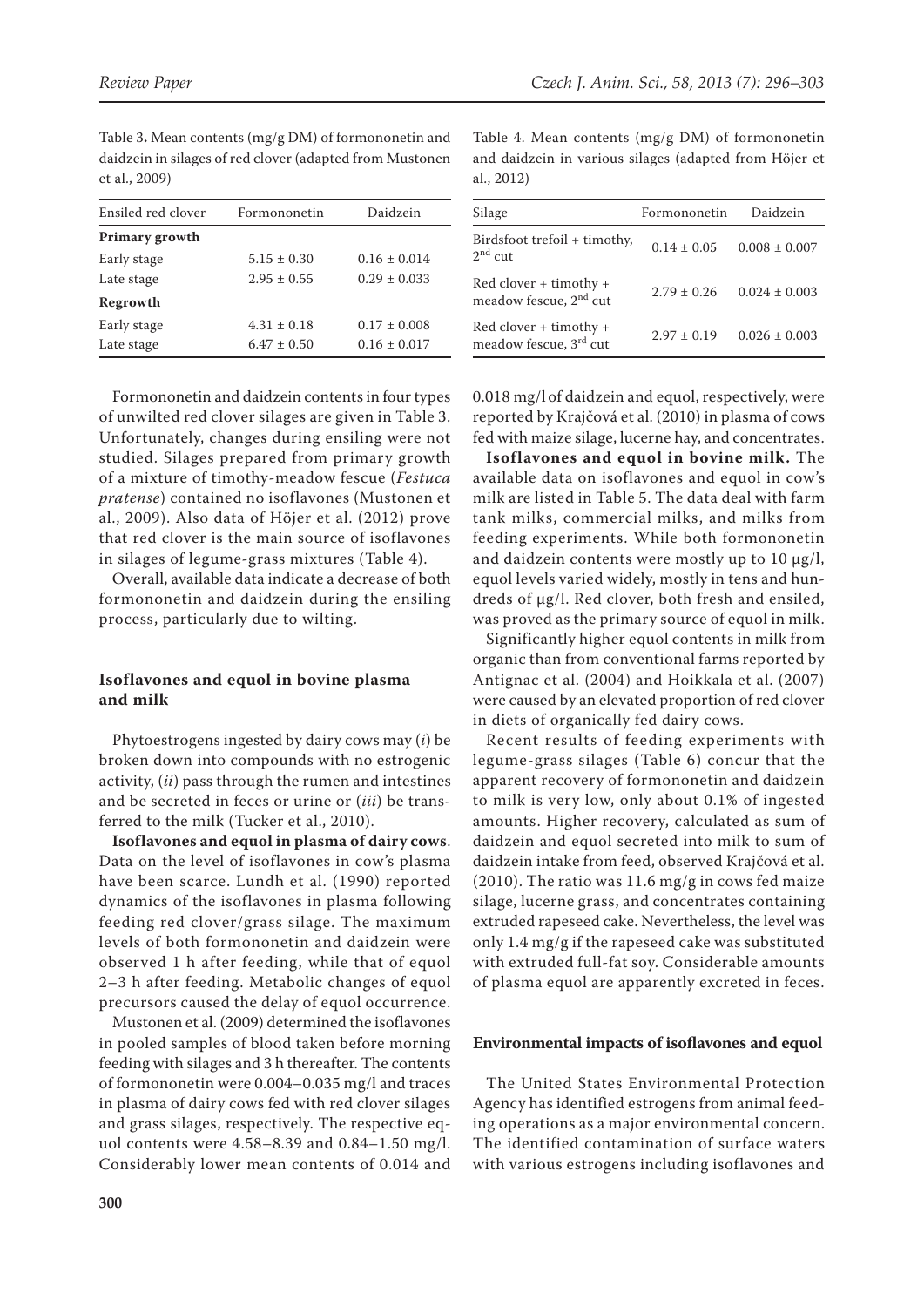|                              |           |                                                                                    | Isoflavones     |                   |                          |                           |  |
|------------------------------|-----------|------------------------------------------------------------------------------------|-----------------|-------------------|--------------------------|---------------------------|--|
| Milk origin                  | Country   | Main feed                                                                          | equol           | formo-<br>nonetin | daidzein                 | Reference                 |  |
| Farm tank milk $(76)^*$      |           |                                                                                    |                 |                   |                          |                           |  |
| Spring period                | Australia | various including                                                                  | $293 \pm 52$    |                   |                          | King et al.,              |  |
| Summer period                |           | red clover                                                                         | $45\pm10$       |                   |                          | 1998                      |  |
| Commercial                   |           |                                                                                    |                 |                   |                          |                           |  |
| From conventional farms (19) |           |                                                                                    | $36.4 \pm 14.8$ | $0.3 \pm 0.1$     | $1.0 \pm 1.4$            |                           |  |
| From organic farms (7)       | France    | non-specified                                                                      | $191 \pm 72.0$  | $3.4 \pm 1.0$     | $3.9 \pm 3.0$            | Antignac et al.,          |  |
| Full fat milk (21)           |           |                                                                                    | $72.0 \pm 70.5$ | $0.9 \pm 1.3$     | $1.2 \pm 1.7$            | 2004                      |  |
| Skimmed milk (4)             |           |                                                                                    | $68.9 \pm 68.7$ | $1.1 \pm 1.4$     | $1.5 \pm 1.8$            |                           |  |
| <b>Commercial skimmed</b>    |           |                                                                                    |                 |                   |                          |                           |  |
| From conventional farms (4)  |           |                                                                                    | $61.6 \pm 15.5$ | nd                |                          | Hoikkala et al.,<br>2007  |  |
| From organic farms (12)      | Finland   | non-specified                                                                      | $411 \pm 64.7$  | $4.5 \pm 0.8$     |                          |                           |  |
|                              | Denmark   | red clover pasture                                                                 | $215 - 355$     | $4.0 - 6.3$       | $1.1 - 1.9$              |                           |  |
|                              |           | white clover pasture                                                               | $21.8 - 30.0$   | $1.0 - 2.0$       | $0.4 - 1.1$              | Andersen et<br>al., 2009b |  |
|                              |           | lucerne pasture                                                                    | 19.9-46.2       | $1.0 - 2.3$       | 0.4                      |                           |  |
|                              | Norway    | red clover/grass silage                                                            | 364             | 7.0               | 7.7                      | Steinshamn et             |  |
|                              |           | white clover/grass silage                                                          | 97.1            | 2.8               | 0.2                      | al., 2008                 |  |
|                              | Denmark   | grass-red/white clovers silage                                                     | 186             | 2.9               | 2.1                      | Andersen et               |  |
|                              |           | lucerne silage                                                                     | 3.0             | 2.1               | 0.8                      | al., 2009a                |  |
|                              | Finland   | red clover silage                                                                  | $458 - 643$     |                   | $\overline{\phantom{0}}$ | Mustonen et               |  |
| <b>Feeding experiments</b>   |           | grass (timothy and meadow<br>fescue) silage                                        | $171 - 287$     |                   | $\overline{\phantom{0}}$ | al., 2009                 |  |
|                              | Czech     | maize silage + lucerne hay<br>+ extruded rapeseed cake or<br>extruded full-fat soy | 3.5             |                   | 12.8                     | Krajčová et al.,          |  |
|                              | Republic  |                                                                                    | 55.5            |                   | 15.8                     | 2010                      |  |
|                              |           | birdsfoot trefoil/timothy<br>silage, 2 <sup>nd</sup> cut                           | 145             | 5.9               | 4.9                      |                           |  |
|                              | Norway    | Sweden/red clover/timothy + meadow<br>fescue silage, 2 <sup>nd</sup> cut           | 1494            | 12.6              | 16.0                     | Höjer et al.,<br>2012     |  |
|                              |           | red clover/timothy + meadow<br>fescue, 3rd cut                                     | 1297            | 13.1              | 15.3                     |                           |  |

#### Table 5. Contents of equol and isoflavones (μg/l) in bovine milk

nd = content below limit of detection

\*number of analyzed samples

equol initiated recent research on their sources and pathways of spreading.

Heifers fed red clover hay excreted in feces 1634, 163, 96.3, and 29.9 mg per day of equol, formononetin, daidzein, and genistein, respectively, while the respective values for heifers fed grass hay were 340, 18.3, 46.2, and 3.0 mg per day. The levels of the isoflavones and equol in urine were not affected by diet (Tucker et al., 2010).

Total isoflavone and equol loads in Swiss midland rivers were in the order of a few kg per year, and occurred mainly during summertime. Formononetin was the most frequent compound. Concentrations were usually in the lower ng/l range with the maximum of 524 and 217 ng/l for equol and formononetin, respectively (Hoerger et al., 2009). Among isoflavone cumulative loads in the catchments, annual values of 105–220, 0.5–1, and 0.1–5.1 kg/ha were determined for red clover, manure, and soil. In comparison, very low load of 0.0002 kg/ha per year via drainage waters were calculated. The isoflavones and equol can thus constitute a dominant portion of the total estrogenicity in small rural river catchments (Hoerger et al., 2011).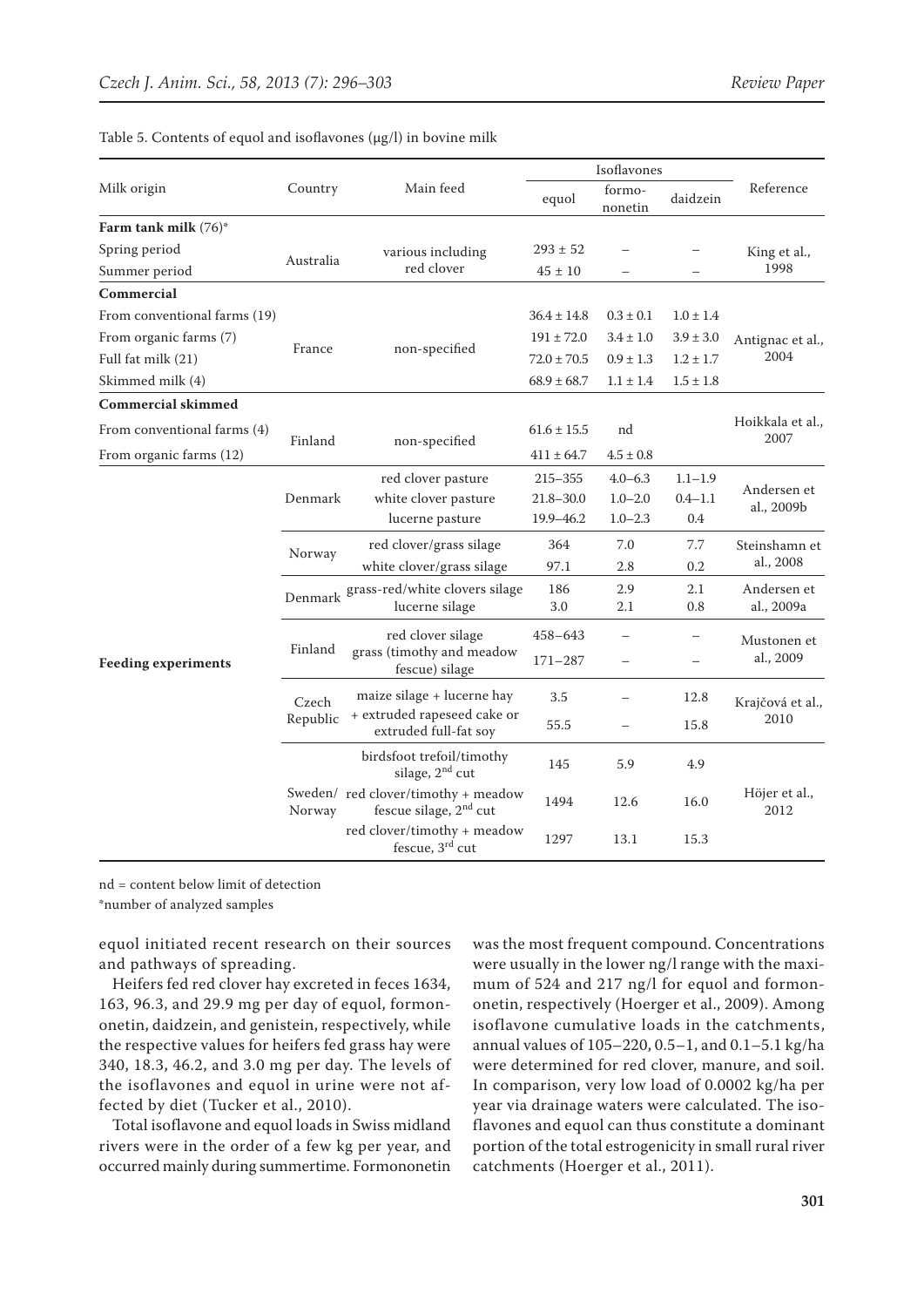| Silage                       | Recovery         | Reference                 |  |
|------------------------------|------------------|---------------------------|--|
| White clover $+$ grass       | 1.20             | Steinshamn                |  |
| $Red$ clover $+$ grass       | 0.21             | et al., 2008              |  |
| Lucerne                      | $0.77 \pm 0.035$ |                           |  |
| $1/3$ lucerne + $2/3$ maize  | $0.30 \pm 0.100$ | Andersen et<br>al., 2009a |  |
| $Grass + red$ clover         | $1.23 \pm 0.380$ |                           |  |
| Birdsfoot trefoil + grass    | 1.83             |                           |  |
| $2nd$ cut red clover + grass | 1.07             | Höjer et al.,<br>2012     |  |
| $3rd$ cut red clover + grass | 0.96             |                           |  |

Table 6. Apparent recovery of formononetin + daidzein from various silages to milk (mg/g) in feeding experiments

## **CONCLUSION**

Data from the literature show the possibility to produce cow's milk with equol content as high as 500 μg/l, or even higher, with feeding fresh or ensiled red clover. Such milk could be useful particularly for individuals lacking the ability to produce equol from its dietary precursors. Since only a proportion of formononetin is transformed to equol within cow's body, further research is needed on the selection of red clover varieties, and on optimization of cultivation, harvest, and preservation conditions aiming to elevate isoflavones content. Experimental comparison of the rate of equol formation from red clover and soy in bodies of dairy cows has been lacking until now.

Nevertheless, the effort for maximum level of equol in bovine milk has to be considered in broad links, such as position of red clover within crop rotation, its difficult ensilability, balance of feeding ration, potential elevated estrogenic effects of isoflavones on dairy cows, and increasing concern of the load of surface waters with estrogenic compounds.

## **REFERENCES**

- Adams N.R. (1989): Phytoestrogens. In Cheeke P.R. (ed.): Toxicants of Plant Origin. Vol. IV. Phenolics. CRC Press, Boca Raton, USA, 23–51.
- Andersen C., Weisbjerg M.R., Hansen-Møller J., Sejrsen K. (2009a): Effect of forage on the content of phytooestrogens in bovine milk. Animal, 3, 617–622.
- Andersen C., Nielsen T.S., Purup S., Kristensen T., Eriksen J., Søegaard K., Sørensen J., Fretté X.C. (2009b): Phytooestrogens in herbage and milk from cows grazing white

clover, red clover, lucerne or chicory-rich pastures. Animal, 3, 1189–1195.

- Andres S., Abraham K., Appel K.A., Lampen A. (2011): Risks and benefits of dietary isoflavones for cancer. Critical Reviews in Toxicology, 41, 463–506.
- Antignac J.-P., Cariou R., Le Bizec B., André F. (2004): New data regarding phytoestrogens content in bovine milk. Food Chemistry, 87, 275–281.
- Booth N.L., Overk C.R., Yao P., Totura S., Deng Y., Hedayat A.S., Bolton J.L., Pauli G.F., Farnsworth N.R. (2006): Seasonal variation of red clover (*Trifolium pratense* L., Fabaceae) isoflavones and estrogenic activity. Journal of Agricultural and Food Chemistry, 54, 1277–1282.
- Burda S., Ścibior H., Bawolski S. (1997): The effect of harvest term on isoflavone contents in red clover leaves. Acta Agrobotanica, 50, 87–92. (in Polish).
- Cornwell T., Cohick W., Raskin I. (2004): Dietary phytoestrogens and health. Phytochemistry, 65, 995–1016.
- Du W.H., Yue Y., Tian X.H. (2012): Variation of isoflavones production in red clover as related to environment, growth stage and year. Acta Alimentaria, 41, 211–220.
- Hoerger C.C., Wettstein F.E., Hungerbuhler K., Bucheli T.D. (2009): Occurrence and origin of estrogenic isoflavones in Swiss river waters. Environmental Science and Technology, 43, 6151–6157.
- Hoerger C.C., Wettstein F.E., Bachmann H.J., Hungerbuhler K., Bucheli T.D. (2011): Occurrence and mass balance of isoflavones on an experimental grassland field. Environmental Science and Technology, 45, 6752–6760.
- Hoikkala A., Mustonen E., Saastamoinen I., Jokela T., Taponen J., Saloniemi H., Wähälä K. (2007): High levels of equol in organic skimmed Finnish cow milk. Molecular Nutrition and Food Research, 51, 782–786.
- Höjer A., Adler S., Purup S., Hansen-Møller J., Martinsson K., Steinshamn H., Gustavsson A.-M. (2012): Effects of feeding dairy cows different legume-grass silages on milk phytoestrogen concentration. Journal of Dairy Science, 98, 4526–4540.
- Jackson R.L., Greiwe J.S., Schwen R.J. (2011): Emerging evidence of the health benefits of S-equol, an estrogen receptor beta agonist. Nutrition Reviews, 69, 432–448.
- Kallela K. (1962): Investigations on occurrence of plant oestrogens in Finnish AIV silage and hay, with special reference to red clover. International Journal of Fertility, 7, 358.
- Kallela K. (1975): Effect of storage on estrogenic effect of red-clover silage. Nordisk Veterinaer Medicin, 27, 562–569.
- Kallela K., Saastamoinen I., Huokuna E. (1987): Variations in the content of plant oestrogens in red clover-timothygrass during the growing season. Acta Veterinaria Scandinavica, 28, 255–262.